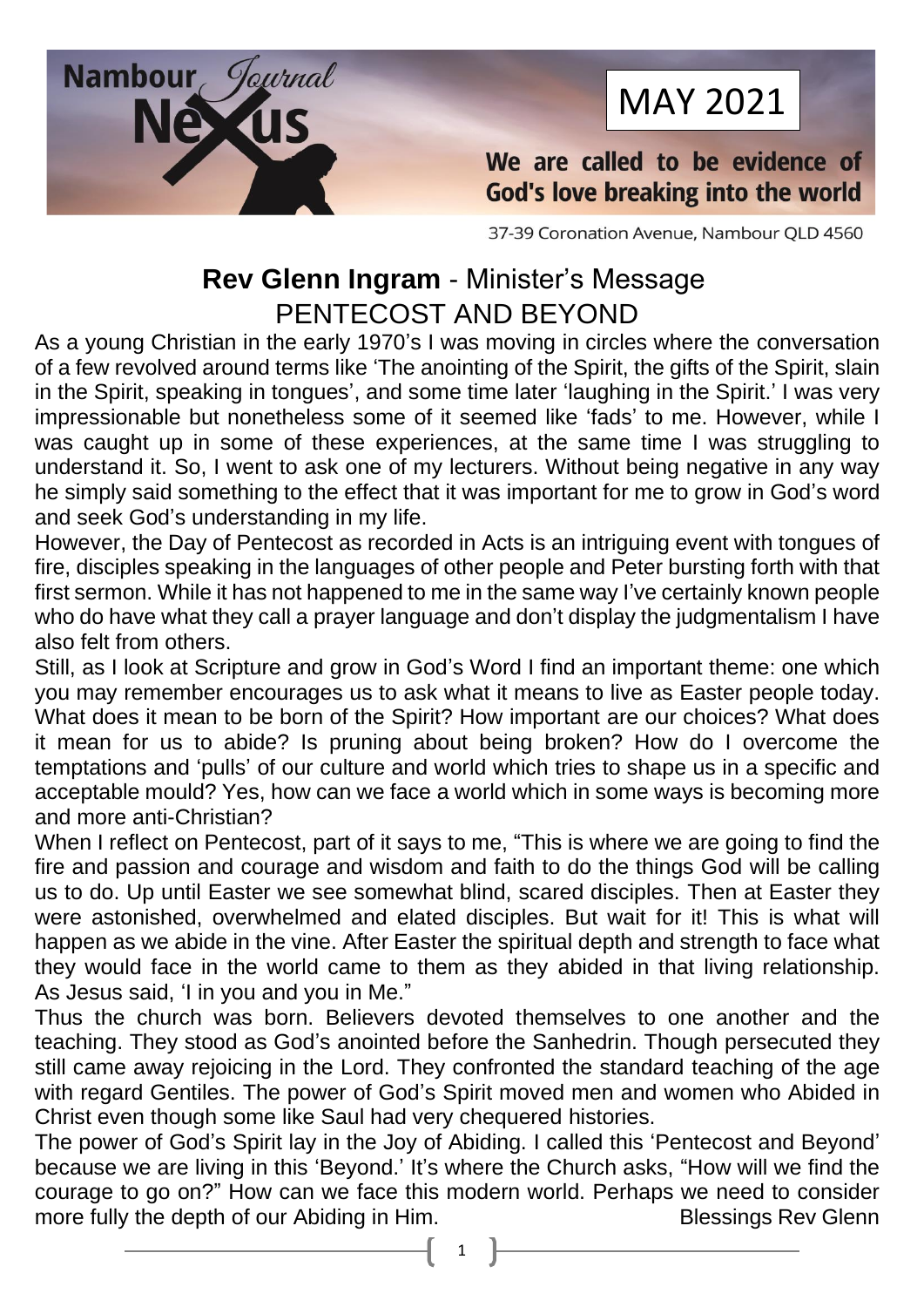## **CHURCH COUNCIL - NAMBOUR UNITING CHURCH**

In the light of a few enquiries, we thought the congregation might like to know how the Church Council functions. The Council meets monthly with the two teams: Pastoral Care & Worship and Property & Compliance meeting at additional times. There is also frequent communication via email. A summary of their work is as follows.

#### **COVID**

Our COVID Advisors are Linda Woodward, Jim Stewart and Lynn Blackwood-Troyahn. We endeavour to keep up to date with any changes via news media and weekly updates from Synod. There is also a weekly Zoom meeting organised by the Synod Covid Team, which we access. We are grateful for the support from the Synod Covid Team especially when changes occur (eg. Easter lockdown). We seek to ensure our Worship services and other activities are held in a COVID Safe manner. This involves preparing Safety Management Plans for all activities (eg. School of Prayer, Car Parking Fundraising) and making changes to the way we do things so we can continue to do them (eg. our flowers on the cross for Easter Sunday). The Qld Govt has mandated that all churches must operate under the COVID Safe Industry Plan for Places of Worship. This covers our worship services and group meetings. Keeping 1.5m distance from others is one of the key requirements along with sanitizing before, and cleaning after, the service and keeping a list of attendees. We are grateful to those who undertake these tasks, otherwise we could not operate. **COMPLIANCE**

As part of striving to ensure the safety of our Congregation, there are a number of safety checks that are completed each year. In January the Church Council held the Annual Compliance meeting which reviews and approves the Church Groups and activities (Adult Fellowship, Tuesday Bible Study, Craft Group, Social Bowls, Church Cleaning, Carparking). Risk assessment and action plans are required to be reviewed and endorsed. Electrical (exit lights, RCDs) and fire extinguisher checks are required 6 monthly, as well as termite checks and pest treatments. We are always striving to find best priced providers for these services.

Annual Lease agreements and evacuation training for Hall hirer groups was completed in January. Sunshine Linus meets twice a month, Nambour Orchid Society, Nambour Floral Art, Wesley Mission monthly. Two Alcoholics Anonymous and three Narcotics Anonymous groups meet weekly. We are glad that our facilities are used by many community groups.

ECOllaboration renewed their tenancy of Amity House for 2021.

#### **MAINTENANCE**

This is a big part of our job (something that increases with age!). An area of the church roof requires repair. We have been seeking advice and quotes and this will be a considerable cost. There are constant jobs popping up at Amity House (side deck repairs, worn flooring replacement, electrical repairs, re-painting) and Highview Avenue (trees trimmed, gutters cleaned). We are fortunate that some of these jobs have been undertaken by Keith Giess and our volunteers. The annual Property Maintenance Inspection was completed for the church, hall and Amity House on Wednesday 5th May 2021.

#### **GARDENS**

Thanks to June Ehrenberg for the planning and work she continues in our grounds. Her work reminds us of God's wonderful creation. Thanks also to those folk who assist June in some of the heavier tasks. Also, thanks to our "mower men" who maintain our grounds. Thank you to all those who assist in the maintenance of our property in many ways.

If you would like further information or to apply your special talent to become a member of the Church Council, please contact the Church Council members: Ian and Linda Woodward, Helen Staines, Lyn Metelerkamp, Lynn Blackwood-Troyahn. Graham Robertson, Eva Donaldson, and Bill Rowley.

2  $\|$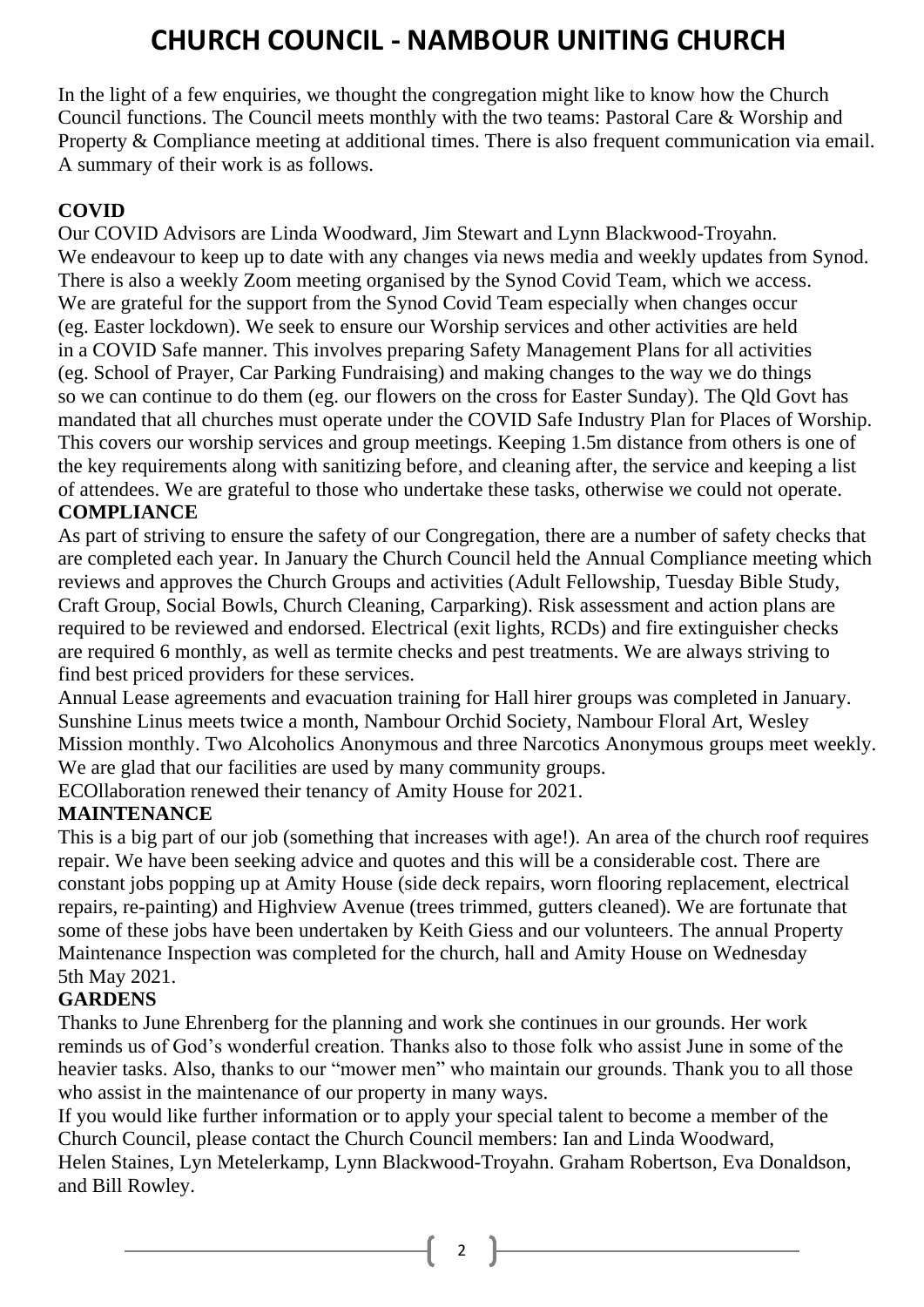## *Rev Ian has given us a fascinating article on the Geography of Jerusalem in association with Biblical Accounts. We will publish it in three episodes in May, June & July.*

### **Geography and Easter: Part 1 Ian Stehbens**

When the administrator of the Royal Geographical Society, asked me for a short article on Geography and Easter, I was both surprised and stimulated. Never before has anyone asked such a question of me, neither from my network of fellow geographers nor anyone from the fellowship of Christian believers. But the request excited me because of its uniqueness, freshness and significance. There is much that emerges from the intersection of the disciplines of Geography and Biblical scholarship, and it is a two-way street. Here, I define Easter as the events involving the passion, death, burial, and resurrection of Jesus of Nazareth, whom Christians call Jesus Christ as an outcome of these 'Easter Events'.

#### **Geography (geopolitics, geology, culture, migration) informs the Easter Story**

The Easter events occur at Jerusalem, where cultures are in collision: occupying Roman forces and Hebrew religious tradition. The Hebrew/Jewish tradition is based on the worship of the God who sets slaves free from oppression in Egypt and that tradition was celebrated culminating in the Passover Meal. It was eaten on the eve of Jesus' crucifixion. From across the eastern Roman Empire at that time, the Jewish Diaspora as well as former slaves from many lands and cultures were wont to make a pilgrimage to Jerusalem in gratefulness for their freedom. The resultant great gathering demands the oversight of the Roman Governor of Judea who went up to Jerusalem from Tiberias in Galilee. Likewise, the puppet King Herod Antipas had gone up to Jerusalem. The resident High Priest is there as well. These competing authorities generate an ambivalence of authority. Jesus and his disciples have also travelled to Jerusalem for the Passover celebration. When Jesus is arrested and brought before the authorities, it is the Jewish religious authorities who initiate his arrest and trial. When they reach consensus, they hand Jesus over to Roman authority, and he is then tried on different grounds by Governor Pilate. Without conviction, he is taken outside the city wall to the vicinity of Golgotha and crucified. Geology of Jerusalem is Cretaceous limestone (Nezer formation) overlain by formations of chalk and chert to the immediate east of the city but immediately to the west the underlying Shivta and Weradim formations of limestone with some dolomite are encountered. Outside the walls of the city, a series of old quarries are found from which the stone to build the walls was extracted. Golgotha (The Place of the Skull) is a feature of this karst landscape and because of caves its external appearance gives rise to its descriptive name. Jesus was not crucified on a hill but rather in an old quarry cum rubbish dump.

While Golgotha is a hill in the background, the "hill of Calvary" that is referred to in Christian story and hymns, is the Hebrew traditional understanding of Jerusalem being a city built on a hill. Thus, the traditional images of a hill with three crosses upon it is quite misleading. Jerusalem is on a plateau 600-700M amsl. The karst geology gives rise to the cultural tradition of burial in caves or crypts. The new tomb in which Jesus' body was placed has a cut limestone rock rolled in place to seal the tomb. Jerusalem region is tectonically active, so it is little surprise that an earthquake is recorded as having occurred the day of his crucifixion. The Gospel of Mark, written in Rome where again the geology is limestone, makes significant comment on the limestone caves and sarcophaguses both in the Easter narrative and in Chapter 5, where the tension between Roman authority including torture (Legion) and Jewish (on the other side of the lake outside Jewish lands) opposition is raised and Jesus is caught in the intersection, exercising healing and restoring authority. All this resonated with the initial readers of Mark's Gospel who were meeting in the underground catacombs among the sarcophaguses in Rome, whilst experiencing Nero's torture and persecution, decades later.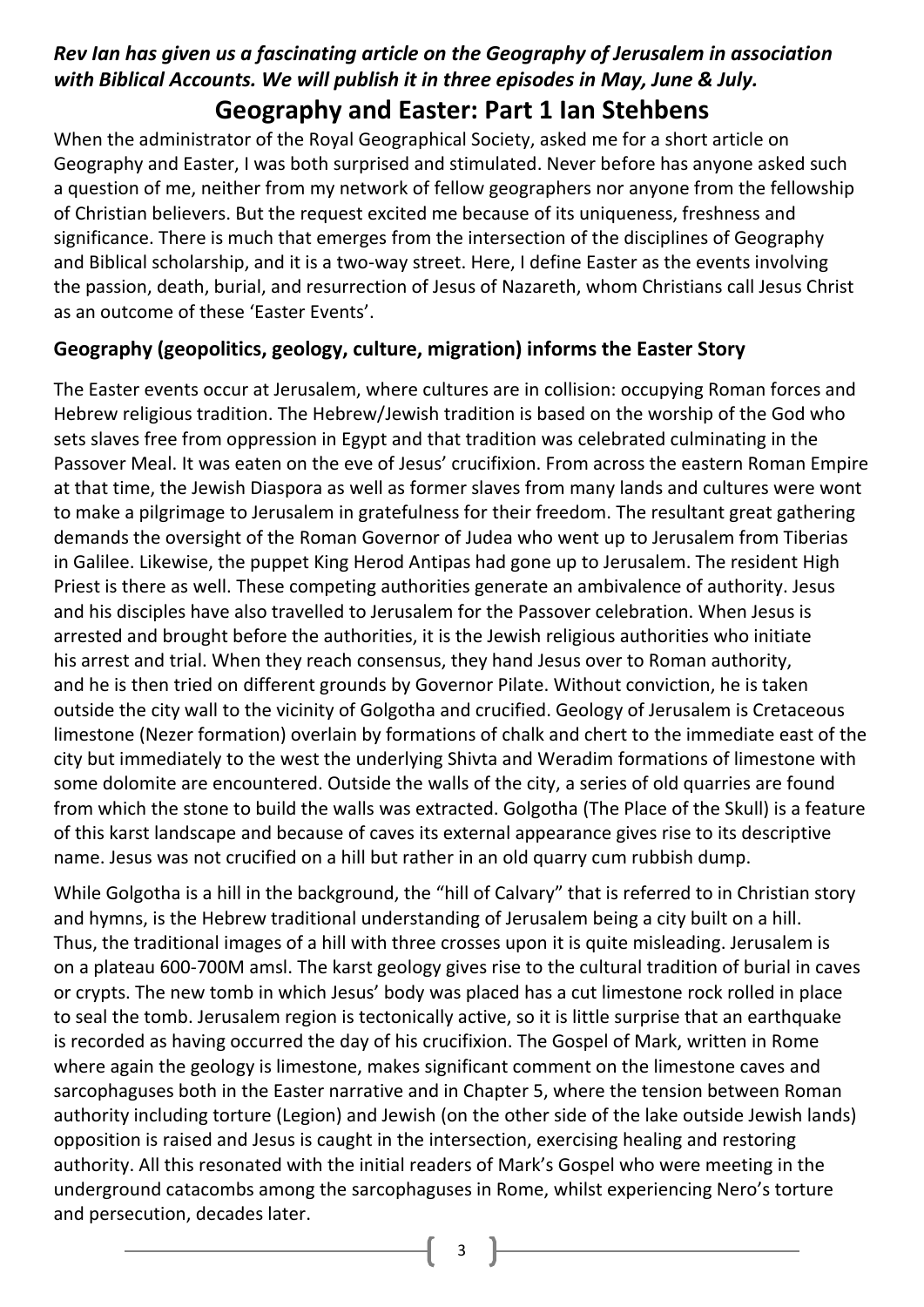# DAILY PRAYERS PENTECOST

Pentecost Celebrates the descent of the Holy Spirit upon the Apostles and other followers of Jesus and is the birth of the Church - this year it falls on Sunday 23rd May. Our Prayers will include the song.

Father, we adore you, Lay our lives before you, How we love you. Jesus, we adore you, Lay our lives before you, How we love you. Spirit, we adore you, Lay our lives before you, How we love you. Let this be your response to your prayers day by day [716 in TIS]

## $DAY1$

Let us pray to the Spirit, the Advocate promised by our Lord Jesus. *Spirit of power*, come to the world with the peace of the risen Christ. Bring an end to poverty, exploitation and war. Teach us to live gently and kindly with one another. *Spirit of life*, come and renew the face of the earth. Protect the creatures of land and sea. Provide food and clean water for all people. *Father, we adore you, Lay our lives before you, How we love you* 

## $DAY2$

*Spirit of justice*, come with repentance and change to those who hold power, come with courage and hope to those who have no voice. Break down the barriers that keep us apart.

*Spirit of joy,* come to your Church with the peace of the risen Christ. Inspire our leaders and people in worship and loving service. Refresh us for our mission.

*Father, we adore you, Lay our lives before you, How we love you*

## DAY<sub>3</sub>

*Spirit of truth*, come with faith to all who are searching for abundant life. Show them the face of Jesus Christ. Give us words to tell his story in language that everyone can understand.

*Spirit of gentleness*, come to our local communities with kindness and generosity. Teach us how to forgive and how to be forgiven in our homes, workplaces, schools and neighbourhoods.

*Jesus, we adore you, Lay our lives before you, How we love you*

## $DAY4$

*Spirit of care*, come with power to all who serve others in the name of Jesus Christ. Multiply the resources of our caring services as they bring healing, transformation and hope to people in need.

*Spirit of healing*, come with wholeness to those who are sick in body, mind or spirit. Lift them up out of pain and sorrow and give them peace and strength.

*Jesus, we adore you, Lay our lives before you, How we love you*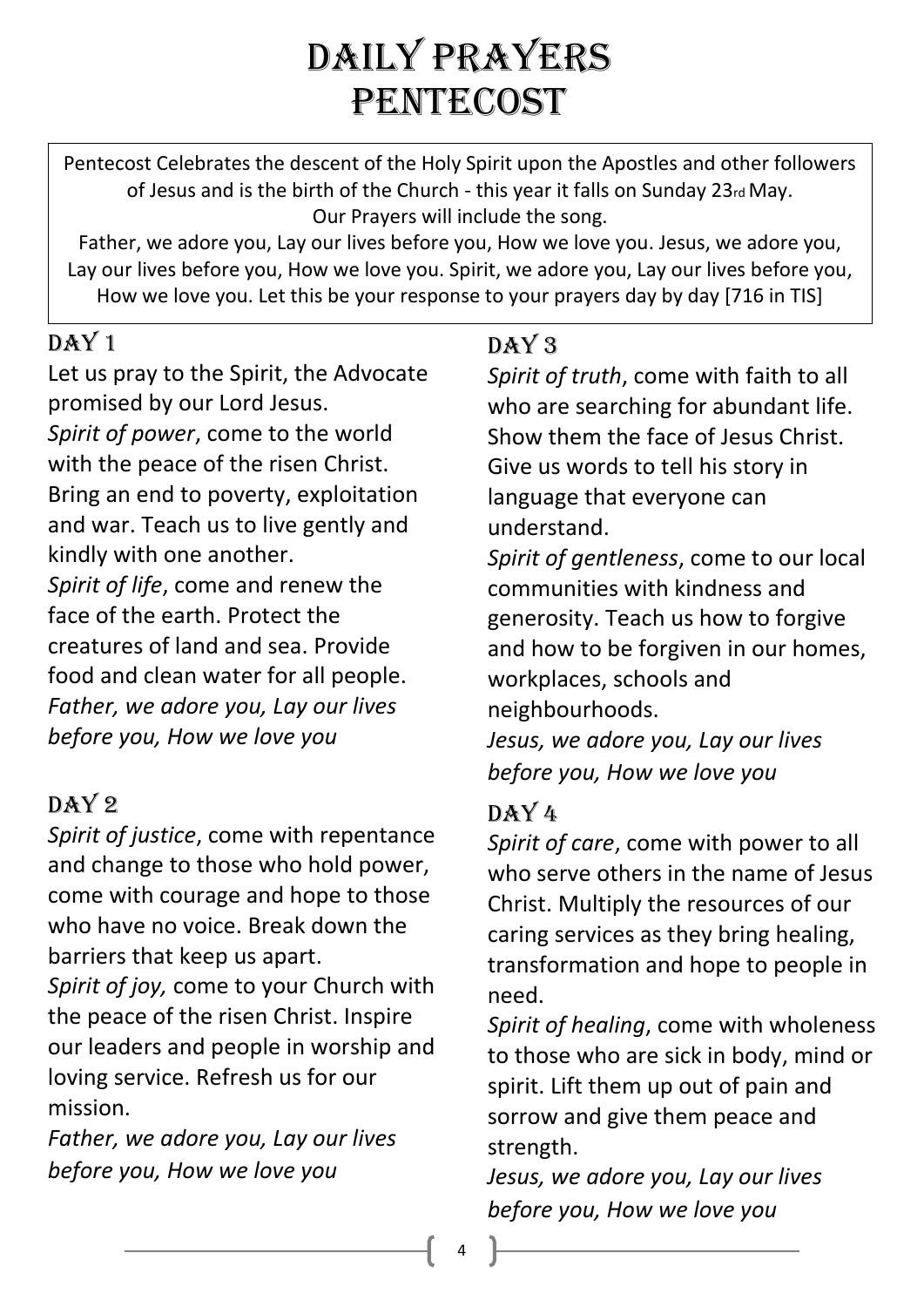## $DAY5$

*Spirit of forgiveness,* Come and fill us with love and compassion so we see the other person's side and can forgive in your name.

*Spirit of blessing* Come and help us see where we can make a difference and be a blessing to others in your name. *Spirit we adore you, Lay our lives before you, How we love you*

## $DAY6$

*Spirit of wisdom*, come and teach everyone who is searching for the truth. Shine on our path as we make our daily choices. Fight for us when our strength fails.

*Spirit of the risen Lord*, come to all who have died in the faith of Jesus Christ. Bring all your saints to resurrection life. Make us holy and keep us faithful to the end.

*Spirit we adore you, Lay our lives before you, How we love you*

#### **ACKNOWLEDGMENT OF FIRST NATIONS PEOPLE**

This land on which we live and worship is God's land and God's Spirit dwells here.

We acknowledge the Kabi Kabi people, traditional custodians under God of the Sunshine Coast and its hinterland.

We pay our respects and pray for their elders and all their descendants. We are thankful that we can share with them in our community and nation.

We reaffirm our commitment to care for the land and participate in the reconciling journey, for God requires this of us.

## $DAY7$

Lord Jesus Christ, gloriously risen from the dead, we praise you for pouring out your Spirit on your Church to remind us of everything you have said to us. Do for us, we pray, all we have asked in your name, so that God may be glorified and the Good News made known in all the earth, now and for ever. **Amen.** 

*Spirit of the living God, fall afresh on me. Spirit of the living God, fall afresh on me. Melt me, mould me, fill me, use me. Spirit of the living God, fall afresh on me.*

## **Pastoral Care Ministry**

Rev Graham Warne 5478 9747 Eva Donaldson Lay Co-ordinator 5441 3381

**Nambour Congregation Chairperson** Ian Woodward 5441 1069

#### **Church Council Officers**

Ian Woodward - Chair Helen Staines - Secretary Lyn Metelerkamp - Treasurer Lynn Blackwood-Troyahn Property & Compliance

**Church & Office:** 5441 1135 37 Coronation Drive NAMBOUR QLD 4560 PO Box 1100, NAMBOUR, Q 4560

Office: open most Tuesdays and Thursdays 9.30AM to 2PM Jimmy 0411 314 306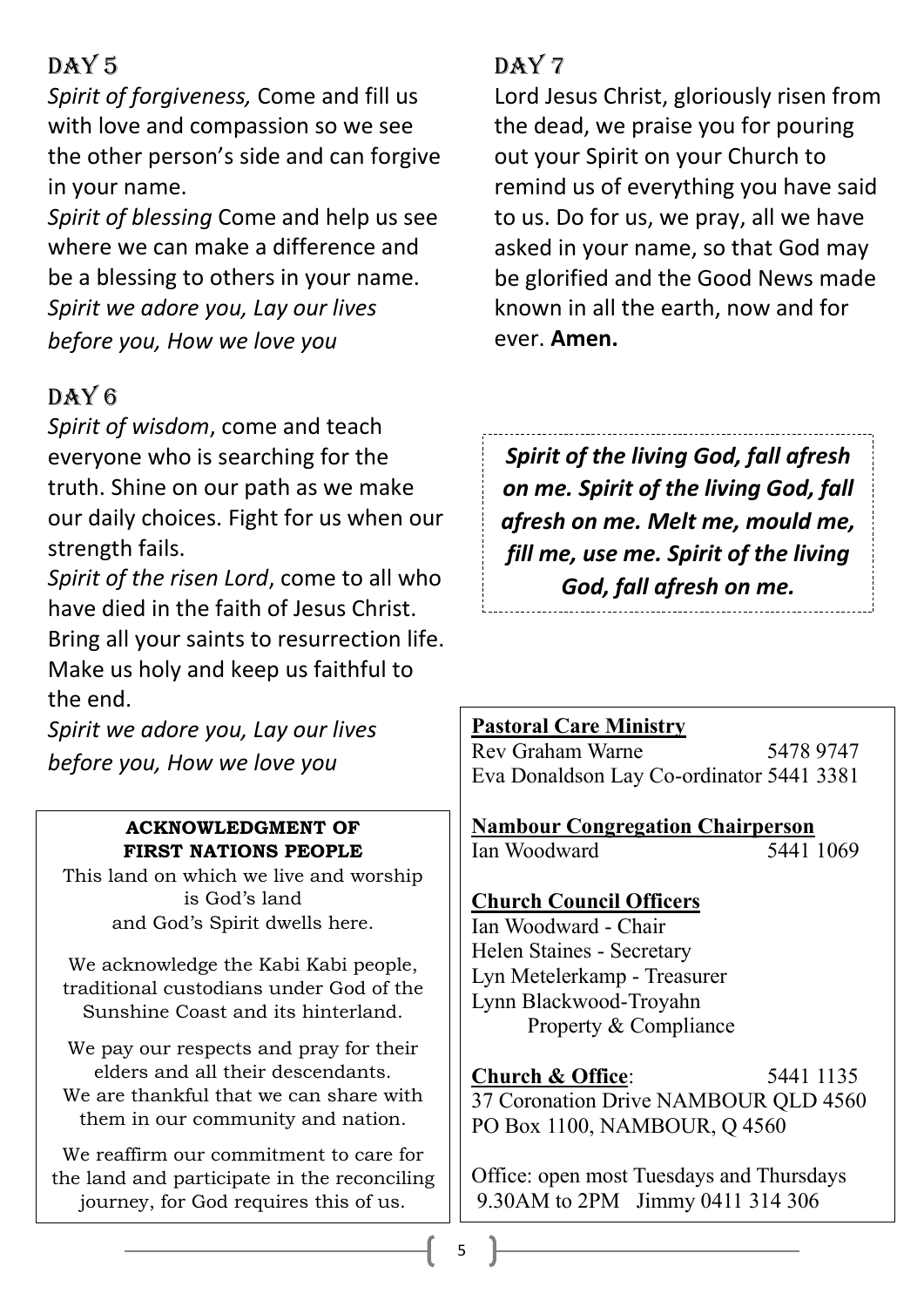## *Devotion, through a Dog's Eyes:*

I have often wondered whether, through the eyes of a dog, we humans appear as gods! "Man's best friend" has certainly provided faithful and loyal devotion to their human masters. In fact, from the point of view of devotion, the humble pooch may have proved a more devoted worshipper than we ourselves ever have!

The classic story of devotion to my mind is the well-known work by Henry Lawson, "The Ballad of the Drover". In this famous story, the drover's dog remains faithful to his master, even to death. When the drover tried unsuccessfully to cross a flooded stream, the dog forfeited his own life in an attempt to rescue his master.

#### **"The faithful dog a moment**

**Lies panting on the bank, Then plunges through to current To where his master sank. And round and round in circles He fights with failing strength, Till, gripped by wilder waters, He fails, and sinks at length."** Henry Lawson, *"The Ballad of the Drover",* in *Bush Ballads of Australia,* Selections by David Bromiley



**Old Bill**, faithful companion to Sister Mary Farrell, 2003

"Devotion" is essentially the giving of oneself to an object outside of ourselves. It is a total absorption in the other which demands the totality of what we have to give. We may choose to devote ourselves to a number of things or people. A soldier may be devoted to duty, absolutely committed to fulfil his given orders; a nurse likewise commits herself to her duty, standing watch over patients during the long lonely night hours; or parents, sacrificing their own needs and pleasures, devote themselves to the task of bringing up their children.

Continued page 7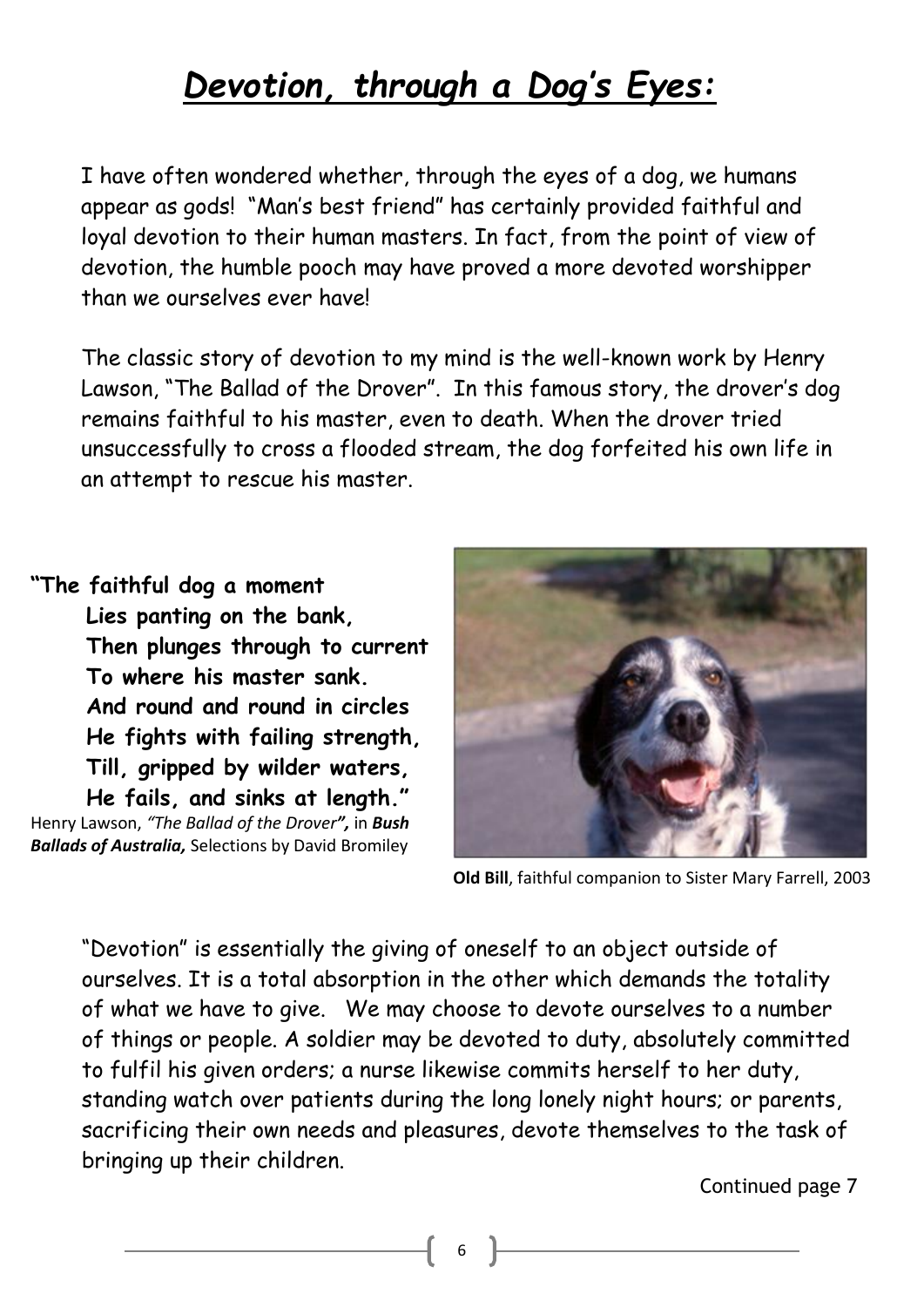#### Continued from page 6

Of course, devotion may be misdirected. One may devote oneself to a hobby to the point that it absorbs all of one's time and resources and energies. Another may devote his or herself to a sports car, a yacht, a beautiful horse, or even to one's own home. When the passion so possesses us that that nothing or no-one else in life matters, our devotion has become an obsession. We have created our own idol.

Obviously, the highest devotion a human person could have is that of devotion to God. Yet, even here, the devotion may not be completely pure. One must ask whether we are devoting ourself to God for the sake of God alone, or because of the possibility of some personal gain from the transaction. The contemporary "prosperity cult" attracts followers with the possibility of some reward, whether material or "spiritual". People may worship God simply in order to "get a blessing" for themselves.

The Hebrew Psalmist expressed his passionate devotion to God: O God, You are my God, I shall seek you earnestly; my soul thirsts for you… in a dry and thirsty land." The absorption of God involved the totality of the person, their "soul": the completeness of their being, mind, heart, will and passion. Anything less is imperfect. As the sage put it,

#### "*Oh my Lord! If I worship You from fear of Hell, burn me in Hell, and if I worship You from hope of Paradise, exclude me from it; but if I worship You for Your own sake, then withhold not from me Your Eternal Beauty"*.

True devotion is the giving of ourselves totally to that Transcendent Other, that Ultimate Being (for whom we reserve the term "God"), who is above and beyond us, and who alone is worthy of such devotion. The manufacture of the Rev Graham Warne

===========================================================

#### **DIRECT DEBIT/TRANSFER**

To make your offering using DIRECT DEBIT/TRANSFER you will need to go to your bank or **use the internet banking service.** You will need the following information:

Bank: ANZ

BSB: 014010

Account No: 286751378

Thank you all for being generous people. May your giving become the power of love in the world.

#### **NeXus**

The **NeXus** between our mission and our spiritual power is the gathered congregation. While God comes to us by His Spirit thus transforming us by his grace, we are drawn into precious fellowship with each other. As a congregation gathers for worship, it is being strengthened, then sent out again for a missional purpose.

In times such as these, this copy of **Nambour NeXus** is provided so that you may have resources to assist you in your personal or household worship of God, to assist you in growing your faith, and to encourage your concern and prayers for others.